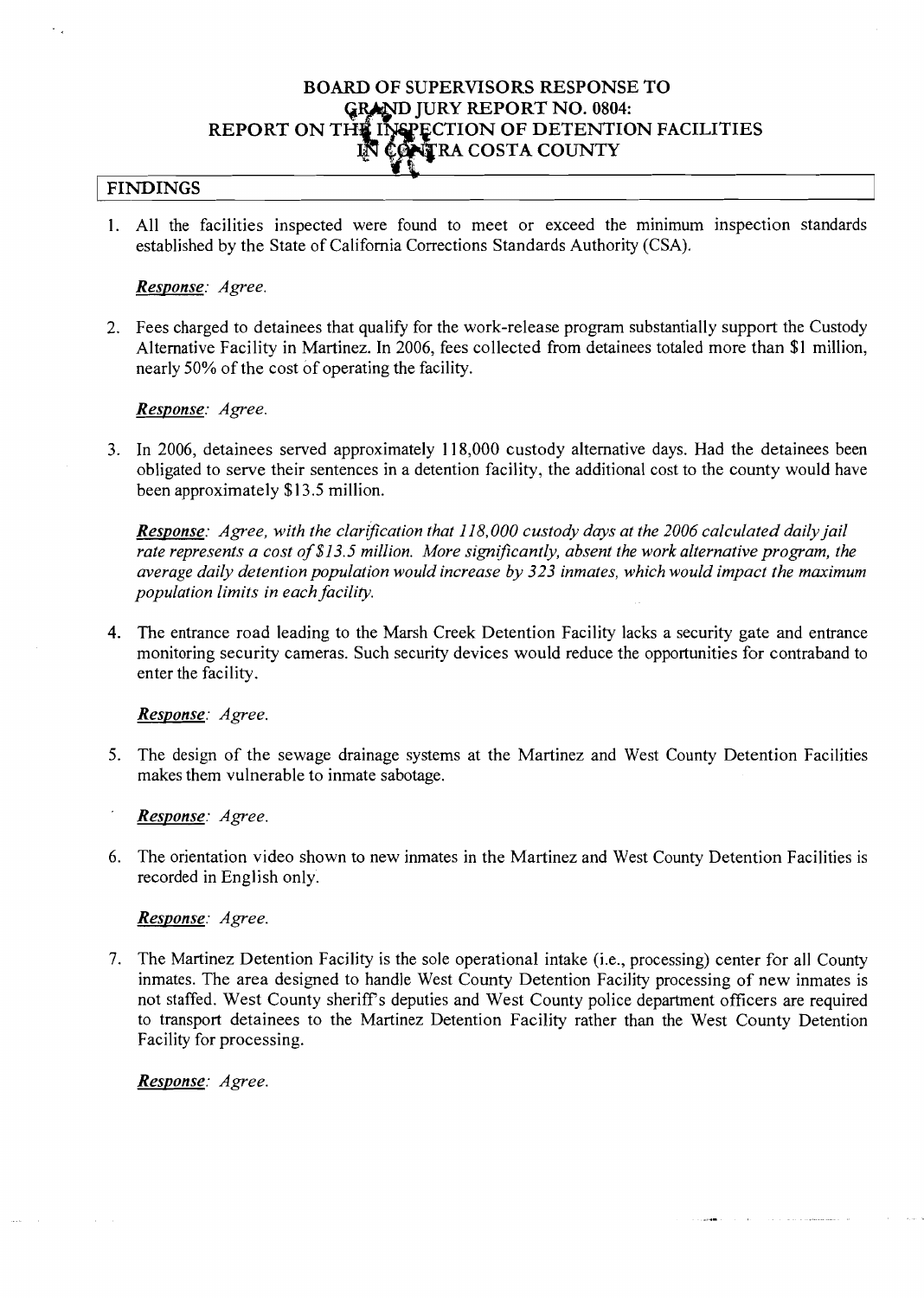8. The West County Detention Facility has limited medical services as compared with the Martinez Detention Facility.

*Response: Agree.* 

9. Classrooms in Juvenile Hall lack security cameras. The cameras would allow the staff to more closely monitor the classroom activities and reduce the number of disruptive incidents.

*Response: Agree. At the request of the County Office of Education, no cameras are installed in the classrooms at Juvenile Hall.* 

10. The Orin Allen Youth Rehabilitation Facility is not an option for juveniles undergoing psychotropic drug therapy due to the lack of qualified, on-site, round the clock medical staff to monitor and manage such detainees.

*Response: Agree.* 

## **RECOMMENDATIONS**

The 2007/2008 Contra Costa County Grand Jury recommends:

1. That the Sheriff expands wherever possible the use of the Custody Alternative Facility.

*Response: The recommendation has'been implemented. The Sheriff has expressed his commitment to prioritize the use of custody alternatives and to expand the scope of those alternatives to encompass drug abuse treatment and prevention programs.* 

2. That within six months of this report, the Sheriff works with the General Service Department to accomplish the installation of an electrically operated gate and security cameras at the entrance to the Marsh Creek Detention Facility.

*Response: The recommendation requires further analysis. Multiple options could be implemented to deter the infiltration of contraband in the Facility, including gates, cameras, and layered perimeter fencing. The General Services Department will prepare a cost estimate for the various options within six months. Affordable options will be implemented, subject to the County's Adopted Budget.* 

3. That within six months of this report, the Sheriff works with the General Services Department to complete a feasibility study and to secure proposals that cover the available alternatives to alleviate the Martinez and West County Detention Facilities' sewage drainage systems' vulnerability.

*Response:* The recommendation will not be implemented because it is not warranted. Staff at the *Martinez and West County Detention Facilities has increased its diligence in tracking inmate clothing and bedding since ajlooding incident at the MDF in September 2007. Additionally, the General Services Department has installed devices at the MDF, in areas where feasible, to limit the number of toilet jlushes per hour and has installed timers on showers to limit the opportunities for inmate sabotage.*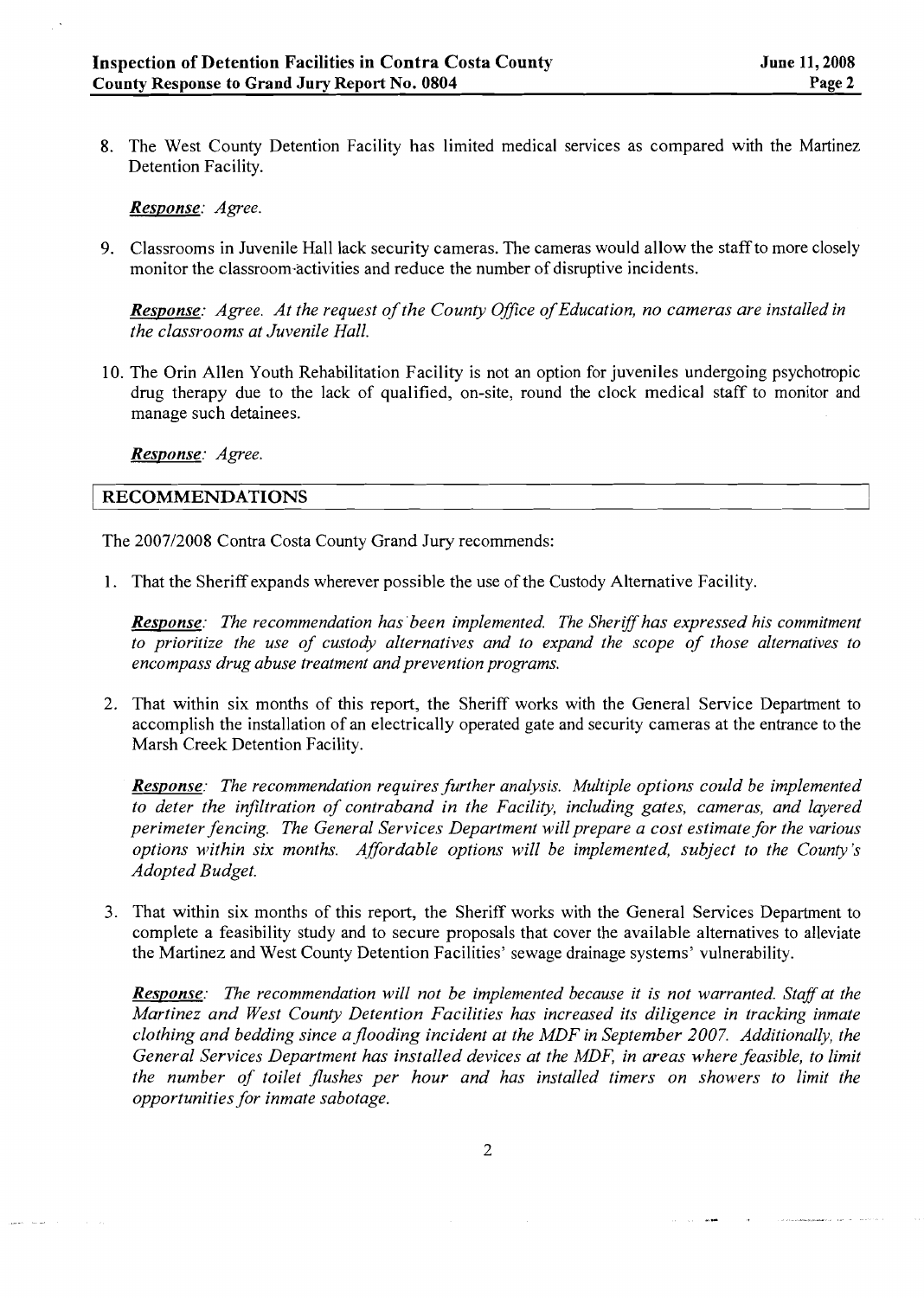*The General Services Department has determined that modifications needed to improve the integrity of the sewage drainage system would require structural changes to the detention facility itself.* which are not feasible.

4. That within six months of this report, the Sheriff obtains and uses additional copies of the Martinez and West County Detention Facilities inmate orientation videotape to include any other languages that account for a significant percentage of the inmate population.

*Response: The recommendation has been implemented. Spanish versions have been completed and are being loop-played after the English version. The Shertffwill continue to monitor changes in inmate demographics and make adjustments in informational programming as needed.* 

5. That within six months of this report, the Sheriff completes a full evaluation of the costs and benefits of making the West County Detention Facility intake area fully operational.

*Response: The recommendation will not be implemented because it is not reasonable. Operating the West County intake area has been studied repeatedly since the West County Detention Facility opened 17 years ago. The County recently completed a budget balancing process that required significant service reductions, elimination of staflpositions, and employee layofls. When the County 'sfiscal position improves, millions of dollars will be required to restore critical County services that were reduced or eliminated. The County is currently not in afiscal position to consider adding new discretionary programs and services.* 

6. That within six months of this report, the Sheriff works with the County Health Services Department to complete a full evaluation of the costs and benefits of providing West County Detention Facility medical services similar to those available at the Martinez Detention Facility.

*Response: The recommendation will be implemented within six months. The Office of the Sheriff will participate with the Health Services Department as it conducts a Request for Proposals to evaluate contracting for health services to be delivered to inmates. However, it should be noted that the County is evaluating more cost-effective ways to maintain current services, but is currently unable to aflord augmented services.* 

7. That within six months of this report, the Probation Department works with the General Services Department to install security cameras in the classrooms at Juvenile Hall.

*Response: This recommendation will be implemented within six months if requested funding is granted by the Corrections Standards Authority. The County Ofice of Education is preparing a grant to apply for funding to purchase the cameras and related hardware. The Probation Department has applied to the Corrections Standards Authority for funding to upgrade the camera system at Juvenile Hall as part of funds made available through Senate Bill 81.* 

8. That within six months of this report, the Probation Department works with the County Health Services Department to complete a full evaluation of the costs and benefits of making specialized medical services available around the clock to detainees being treated with psychotropic drugs at the Orin Allen Youth Rehabilitation Facility.